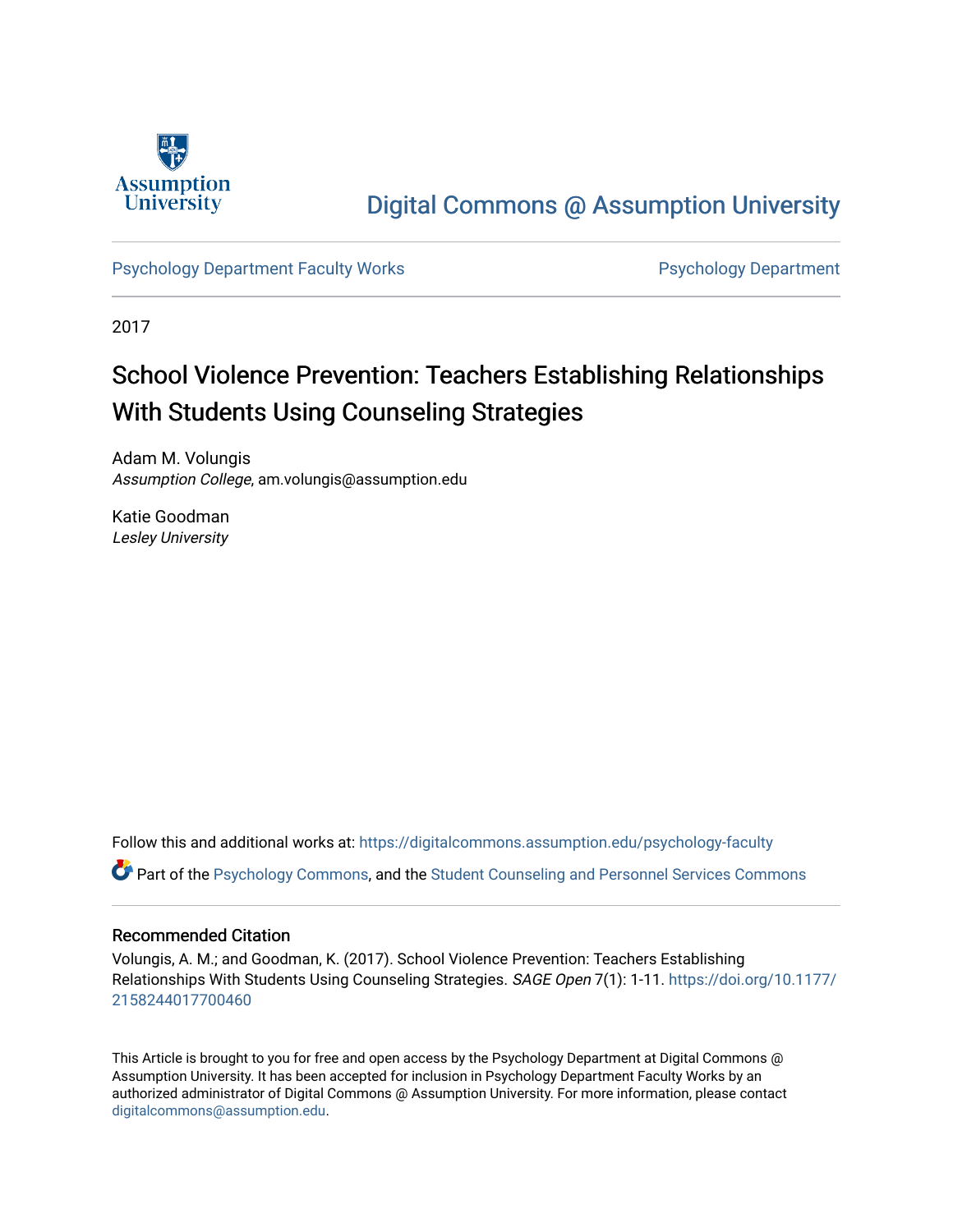# **School Violence Prevention: Teachers Establishing Relationships With Students Using Counseling Strategies**

DOI: 10.1177/2158244017700460 SAGE Open January-March 2017: 1–11 © The Author(s) 2017 [journals.sagepub.com/home/sgo](https://journals.sagepub.com/home/sgo)



 $\bm{\mathsf{Adam}}$   $\bm{\mathsf{M}}.\ \bm{\mathsf{Volumeis}}^{\text{l}}$  and  $\bm{\mathsf{K}$ atie Goodman $^2$ 

#### **Abstract**

Although youth violence rates continue to decrease in the United States, it remains the second leading cause of death for adolescents. Furthermore, school violence remains a sociocultural concern, especially due to increasing media attention. Research consistently indicates that preventing school violence involves measures that go beyond formal protocols. One factor that has emerged from this research is that the quality of relationships between students and teachers, commonly referred to as school connectedness, may have a significant role in preventing school violence. However, there is very little literature that addresses how mental health professionals, such as school counselors, can assist teachers in fostering school connectedness with their students. This article provides a theoretical conceptualization of teacher–student relationship and communication skills that contribute to eventual school violence prevention through the development of school connectedness. The ultimate goal of this theoretical model is to provide conceptual and applied guidance in bridging the gap between research and practice.

#### **Keywords**

school violence prevention, school connectedness, teachers, school counselors, bullying

Although youth violence in the United States continues to decline in communities and schools (Federal Bureau of Investigation, 2015; Robers, Zhang, Morgan, & Musu-Gillette, 2015), media coverage of mass homicides has significantly increased public awareness, especially school shootings. Furthermore, although rates of youth violence have declined, it remains the second leading cause of death for adolescents (Centers for Disease Control and Prevention [CDC], 2016). Thus, school violence continues to be a significant public health concern in the United States. Moreover, this sociocultural phenomenon is a concern for schools across the world—for example, Australia, Columbia, Hungary, Israel, Korea, Norway, Philippines, South Africa, Spain (Akiba, LeTendre, Baker, & Goesling, 2002). In fact, Benbenishty and Astor (2008) stated that school violence is an international concern that warrants global collaboration in preventative efforts.

School violence in the context of this review refers to purposeful aggressive acts and/or threatening another person on school grounds or during school functions. Hence, although seemingly obvious, school violence is considered a sociocultural concern because it has negative impacts ranging from psychological (e.g., posttraumatic stress) to physical (e.g., death) at the individual and systemic levels (Hammond, Haegerich, & Saul, 2009; Hyman, Cohen, & Mahon, 2003; Ludwig & Warren, 2009). The 2015 Youth Risk Behavior

Survey, a nationally representative sample of United States students in Grades 9 to 12, found that 7.8% of students engaged in a physical fight on school property in the past year, and 4.1% carried a weapon on school property within the past 30 days (CDC, 2016). In addition, Robers et al. (2015) indicated that the violent victimization rate in schools (37 per 1,000 students) was greater than the violent victimization rate away from schools (15 per 1,000 students). Similarly, bullying can also be considered a form of school violence in that not only physical and psychological harm can be a result of such behaviors but also it is highly correlated with negative school climate and predictive of future violent behaviors (Ericson, 2001). In fact, the 2015 Youth Risk Behavior Survey reported that 20.2% of students had been bullied at least once over the past year on school property (CDC, 2016).

Besides the more visible consequences of youth violence (i.e., injury or death), there are also other consequences that may not be immediately apparent. Victimization and

<sup>1</sup> Assumption College, Worcester, MA, USA <sup>2</sup>Lesley University, Boston, MA, USA

#### **Corresponding Author:**

Adam M. Volungis, Department of Psychology, Assumption College, 500 Salisbury St., Worcester, MA 01609-1296, USA. Email: [am.volungis@assumption.edu](mailto:am.volungis@assumption.edu)

Creative Commons CC BY: This article is distributed under the terms of the Creative Commons Attribution 3.0 License  $\odot$  $(cc)$ (http://www.creativecommons.org/licenses/by/3.0/) which permits any use, reproduction and distribution of the work without further permission provided the original work is attributed as specified on the SAGE and Open Access pages (https://us.sagepub.com/en-us/nam/open-access-at-sage).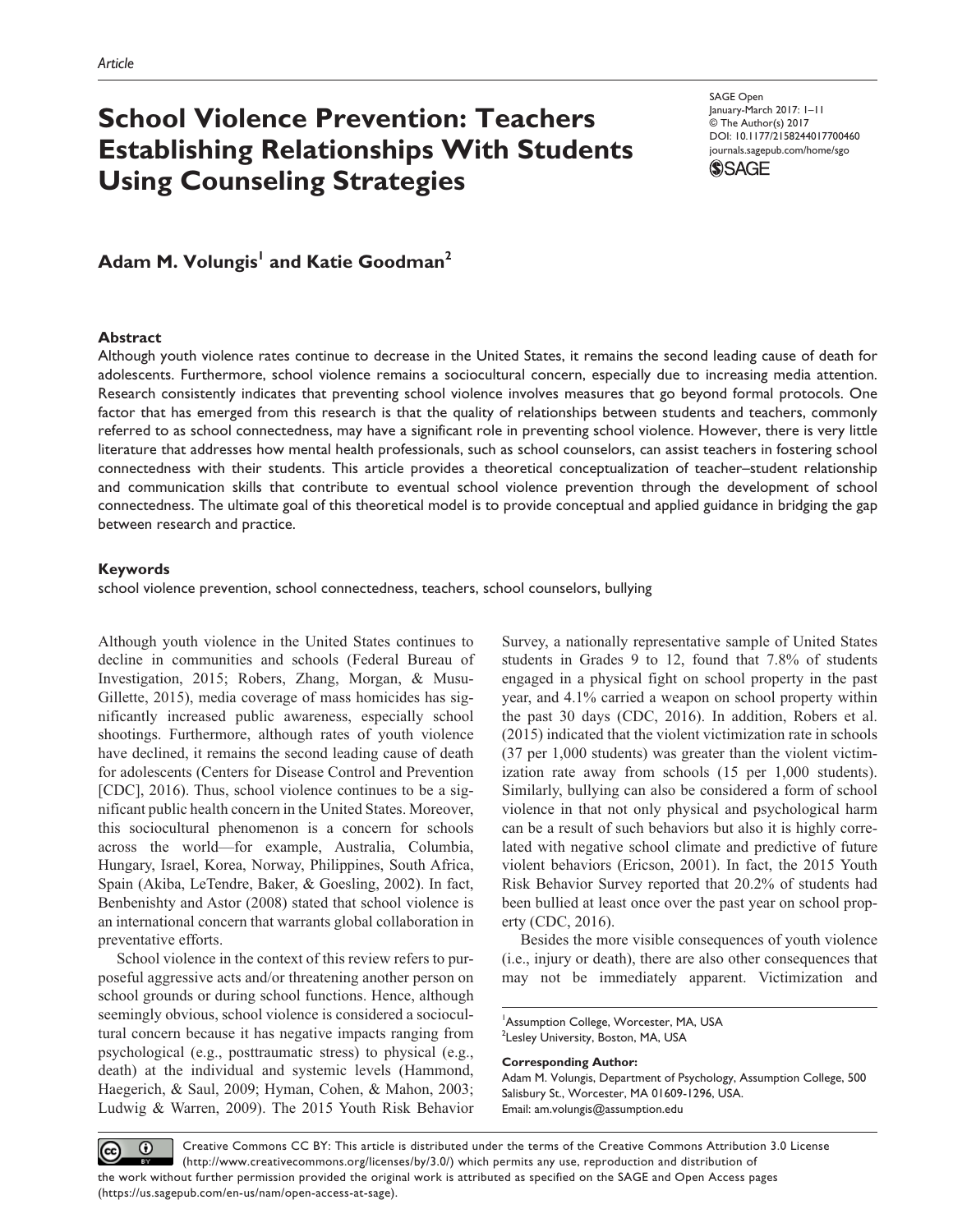exposure to violence is associated with multiple risk-taking behaviors and poor mental health outcomes: posttraumatic stress disorder, anxiety-hyper-vigilance, depression, suicidal ideation, helplessness, anger, high-risk sexual behaviors, and substance abuse (Buka, Stichick, Birdthistle, & Earls, 2001; Hammond et al., 2009; Ludwig & Warren, 2009). Simply put, beyond physical well-being, there are many negative social, emotional, and psychological outcomes associated with youth violence; many of which have lasting effects.

The purpose of this review is to translate what mental health professionals know about developing and maintaining trusting relationships to the school environment as a means to preventing school violence. Even though there have been multiple calls for targeting school personnel to consistently and effectively implement basic counseling relationship skills with their students, there appears to be a scarcity of literature on this topic (Lai-Yeung, 2014). In many ways, this review is a "call" to school counselors to recognize that they can have a significant impact on preventing school violence by modeling and training school teachers in the basic counseling skills they use in their everyday interactions with students. In other words, the consistent application of counseling relationship and communication skills in everyday, microlevel, interactions with students can create a climate of trusting relationships that promotes school violence prevention on multiple levels.

First, we provide a concise review of the literature linking relationship and communication skills and school connectedness to possible mechanisms involved in preventing of school violence. Second, these concepts are put together within a theoretical model by highlighting key teacher–student relationship and communication skills. Thereafter, we provide brief supplemental case vignettes demonstrating the application of these skills. Finally, implications for school counselors in training school teachers and recommendations for future research targeted at preventing school violence through school connectedness are discussed.

## **Relationship Skills and School Connectedness**

Considering the aforementioned rates of school violence and potential physical and psychological consequences, it is understandable that school violence continues to be a major concern among educators and parents (Brookmeyer, Fanti, & Henrich, 2006). School violence is studied from multiple perspectives in an effort to understand both predictive and preventative factors. The quality of relationships between school personnel (e.g., administrators, teachers, counselors) and students, known as school connectedness, has received much attention as a possible factor associated with incidents of school violence. In fact, Fein et al.'s (2002) federally funded threat assessment suggested the teacher–student relationships in schools is a critical area to be considered as an avenue to preventing school violence. A commonly accepted

definition of school connectedness is the perception of being cared for by school personnel, positive relationships within the school climate, and being comfortable to talk to an adult within the school about a problem (Hunt et al., 2002; Resnick et al., 1997). From an empirical operational definition perspective, school connectedness has been defined relatively consistently (e.g., Henrich, Brookmeyer, & Shahar, 2005; McNeely, Nonnemaker, & Blum, 2002; Resnick et al., 1997). Examples of common questions used to measure this construct include: You feel close to people at your school? You feel safe in your school? How much do you feel that your teachers care about you? In sum, there are clear themes of tapping into relationships with other peers and teachers, and a sense of safety.

Although there is a plethora of research recommending schools to have "high" levels of school connectedness (the "what"), the literature on actual mechanisms to develop this key construct (the "how") is sparse (e.g., Lai-Yeung, 2014; Orpinas & Horne, 2004). For example, treating students with dignity and respect, a key component of school connectedness, is often associated with successful prevention/resolution of violent school events (Daniels et al., 2010; Orpinas & Horne, 2004; Smith & Sandhu, 2004). The relationship and communication skills discussed in this review are associated with individuals reporting a strong relational alliance due to feeling understood, validated, and valued as a human being (e.g., dignity and respect). Extensive research has demonstrated the effectiveness of these skills enhancing the quality of therapeutic relationships (e.g., Hill & O'Brien, 2014; Ivey, Ivey, & Zalaquett, 2013; Rogers, 1995). It is believed that these skills can also be used to enhance teacher–student relationships.

## **School Connectedness and School Violence Prevention**

The major theoretical premise of this review is that the more students feel connected to their teachers, the fewer incidents of school violence (Brookmeyer et al., 2006; Henrich et al., 2005; Karcher, 2004; Volungis, 2008, 2016). The attachments students have with school personnel—school connectedness—influence how they respond to perceived injustices. In general, students who feel connected with school personnel engage in fewer disruptive/oppositional behaviors, experience relatively more stable social–emotional well-being, and have higher academic achievement than their peers who report low levels of connectedness (Karcher, 2002; McNeely & Falci, 2004; Shochet, Dadds, Ham, & Montague, 2006; Smith & Sandhu, 2004). Furthermore, students are also more prone to seek assistance with interpersonal problems if they feel connected to their teachers and peers, which results in a decreased propensity to feel alienated by others (Ryan, Gheen, & Midgley, 1998; Townsend & McWhirter, 2005). Overall, there is significant support for school connectedness having a vital role in preventing school violence due to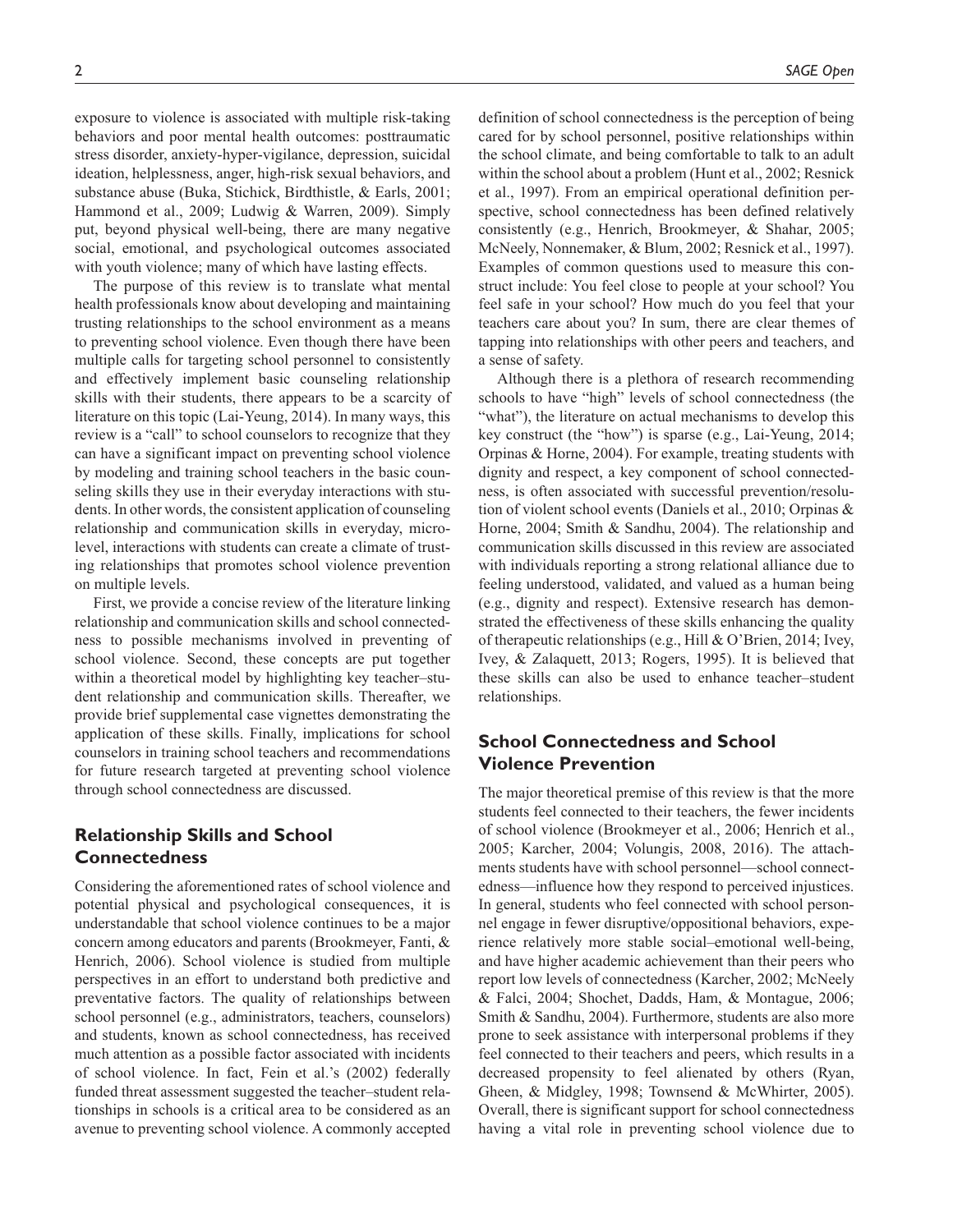positive school personnel relationships (Brookmeyer et al., 2006; Catalano, Haggerty, Oesterle, Fleming, & Hawkins, 2004; Henrich et al., 2005; Karcher, 2002; Volungis, 2016; Yablon, 2010). Thus, it is no surprise there is a strong consensus that school connectedness is a critical area to consider as an avenue to preventing school violence (Fein et al., 2002; Hoagwood, 2000).

A broad perspective to take from building strong teacher– student relationships is that when students feel like they have close relationships with teachers they can trust and look up to, along with having their own thoughts and feelings validated, the less prone they are to contemplate acts of violence when distressed (Brookmeyer et al., 2006; Henrich et al., 2005; Karcher, 2004). Feeling alienated, being bullied, and not having positive models to emulate effective problemsolving strategies are just a few examples of key risk factors for students to consider serious acts of school violence (Ericson, 2001). The identified skills discussed here have been demonstrated to have a significant role in the development of interpersonal and intrapersonal growth. Thus, an open and trusting teacher–student relationship is viewed as a protective factor against considering violence as a viable option.

A more salient outcome of strong teacher–student relationships is that students are more willing to speak up when there is knowledge of a potential violent act. In other words, when there is a nonstigmatizing climate, students are more apt to seek assistance from trusted teachers when they are aware of a potential violent event. Research has consistently established that students have a greater propensity to communicate their concerns if they perceive a strong connection with both peers and school personnel (Daniels et al., 2007; Daniels et al., 2010; Ryan et al., 1998; Townsend & McWhirter, 2005). Seeking help from trusted school personnel with potential knowledge of a violent act is not trivial. Oftentimes perpetrators, or would-be perpetrators, share their plans of a violent act with other students before it takes place (e.g., Daniels et al., 2010; O'Toole, 2000). O'Toole has referred to this phenomenon as "leakage." However, although leakage is a common occurrence, there are many times when students have prior knowledge of a violent act, but never report it to school personnel. Not communicating possible knowledge of a planned violent act is referred to as the "code of silence" (O'Toole, 2000). This code of silence is especially hard to break when students do not feel they have a trusting relationship with school personnel.

However, if a student trusts at least one member of the school personnel who is willing to take the time to listen, not judge, and provide support, there is an increased proclivity to proactively communicate concerns of potential harm to others. For example, in a sample of middle school and high school students, Brinkley and Saarnio (2006) found that out of 33% of students who had knowledge of a potential violent event, about 75% reported that they were willing to report this knowledge to an adult. More specifically, it was found

that if students felt they had a close and trusting relationship with at least one teacher, the more likely they were to communicate their knowledge of a potential violent act. Yablon's (2010) study of elementary, middle school, and high school students found that quality of teacher–student relationships had a significant influence on students' willingness to seek help for physical, relational, and verbal violence. This trend appears to support the notion that students who may be hesitant to share any "leakage" for fear of being a "rat" or "snitch," or have the perception they have no one to confide in, may have a greater proclivity to communicate such knowledge with a trusted teacher. In other words, a strong teacher–student alliance, fostered by basic relationship building and communication skills, may be a key factor in breaking the code of silence.

# **Theoretical Model: Teacher Skills, School Connectedness, and Prevention of School Violence**

Figure 1 depicts a three-stage theoretical conceptualization of the teacher skills necessary fostering school connectedness and prevention of school violence. First, there are the core teacher–student relationship skills within the context of treating students with dignity and respect: empathy, genuineness, and nonjudgmental attitude. It is important to note here that from this point forward, multicultural competence is a must to develop a true teacher–student alliance. Concurrently, attending and listening skills are used to begin developing teacher–student trust. Second, are the teacher– student communication skills beyond attending and listening: open questions, reflection and validation of feelings, paraphrasing, reframing, challenging, self-disclosure, and summarizing. It is important to note that the teacher–student communication skills are presented in a manner that represents a typical sequence as the teacher–student relationship develops (i.e., basic to more sophisticated skills). This stage is crucial because it reflects the transition from an individual level of trust to a collective level of trust, which ultimately promotes the development of school connectedness. This process allows for putting trusting relationships into action, which leads to the final stage of preventing school violence. Here, students are now changing their perceptions, corresponding behaviors, and responsiveness to other events. More specifically, students are more willing to not only consider alternative options for their own distress and problems but also speak to trusted individuals (i.e., teachers, administration) if they become aware of another student's motives for violence.

#### *Teacher–Student Relationship Skills*

A therapeutic alliance is a key ingredient in building and sustaining understanding and trusting relationships between therapists and clients. Teachers, in trying to establish a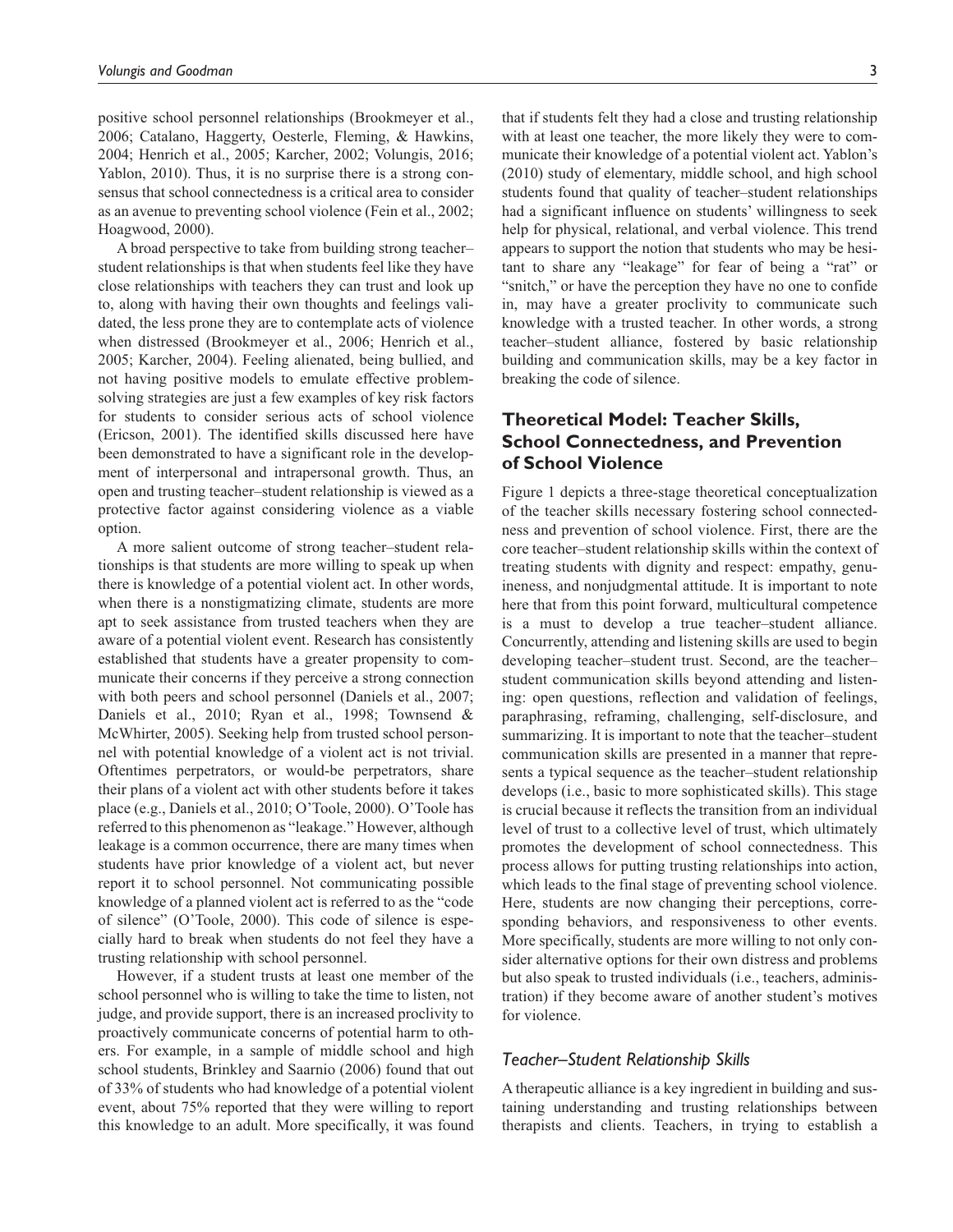

**Figure 1.** Theoretical model: Teacher skills, school connectedness, and prevention of school violence.

similar foundation of trust with their students, must learn and grow aware of what is involved in their teacher–student interpersonal alliance if they are to build strong attachments that encourage school connectedness. Fostering strengths and providing hope through connectedness cannot be accomplished without teachers first establishing a foundation of trust and understanding with their students.

Interpersonal alliances have been conceptualized in various ways. However, in most definitions, core features are shared. A pivotal part of addressing and understanding what an alliance is rests on the recognition that to accomplish any goals or employ any intervention with another person, there needs to be first an open and trusting relationship that is collaborative in nature. Rogers (1995) identifies key core features that comprise a nurturing alliance including genuineness, empathic understanding, and being nonjudgmental. These core features have important implications for developing a strong teacher–student alliance. Genuineness requires self-awareness of one's feelings and presenting oneself in balance between what is said/done with how one thinks/feels about a particular topic. If done effectively, genuineness allows for direct and clear expression of a teacher's experience in an authentic manner. Empathic understanding is something that is much more than compassion or pity (i.e., feeling bad for a student). Rather, true empathic understanding is a cognitive awareness of another person's feelings. For teachers, it means accurately understanding the emotional experience of a student. Stated differently, it means standing in the students' shoes and seeing the world through their eyes. A nonjudgmental attitude truly involves separating the student from the behavior. The focus is more on teachers describing the situation, rather than evaluating the student. Ultimately, these facilitative conditions are reciprocal in nature in that they are both an attitude and a technique not only for building a nurturing teacher–student

alliance but also for conveying dignity and respect and facilitating effective communication. Although the importance of the alliance may wax and wane as the relationship evolves, its establishment in the beginning is necessary, especially for maximizing effectiveness for the following teacher–student communication skills.

#### *Multicultural Competence*

It is important to note here that teachers engender a constant level of multicultural competence. More specifically, multicultural competencies include awareness, knowledge, and skills (American Counseling Association, 2014; American Psychological Association, 2003). Awareness includes teachers being cognizant of their own cultural influence on the students they interact with, including possible privilege between teachers and students with different backgrounds. Those who lack awareness of their own cultural influence will struggle with developing awareness of others. The more teachers can be aware of their own assumptions and stereotypes about students from different groups, the less chance there will be microaggressions, or inadvertent small insults and slights. An effective way to deepen understanding of such differences between one's own cultural group and other groups is to deliberately seek additional knowledge. Thus, if teachers find that their cultural background is different from their students, it would behoove them to learn about their history, worldviews, and present concerns. It is possible that traditional approaches to using certain counseling skills, such as the ones forthcoming, may be ineffective and/or inappropriate with certain groups. At the very least, modifications in how particular skills are applied with different students will need to be taken into consideration. Teachers who are purposeful in putting effort toward being multiculturally competent with their students will have greater potential to develop both a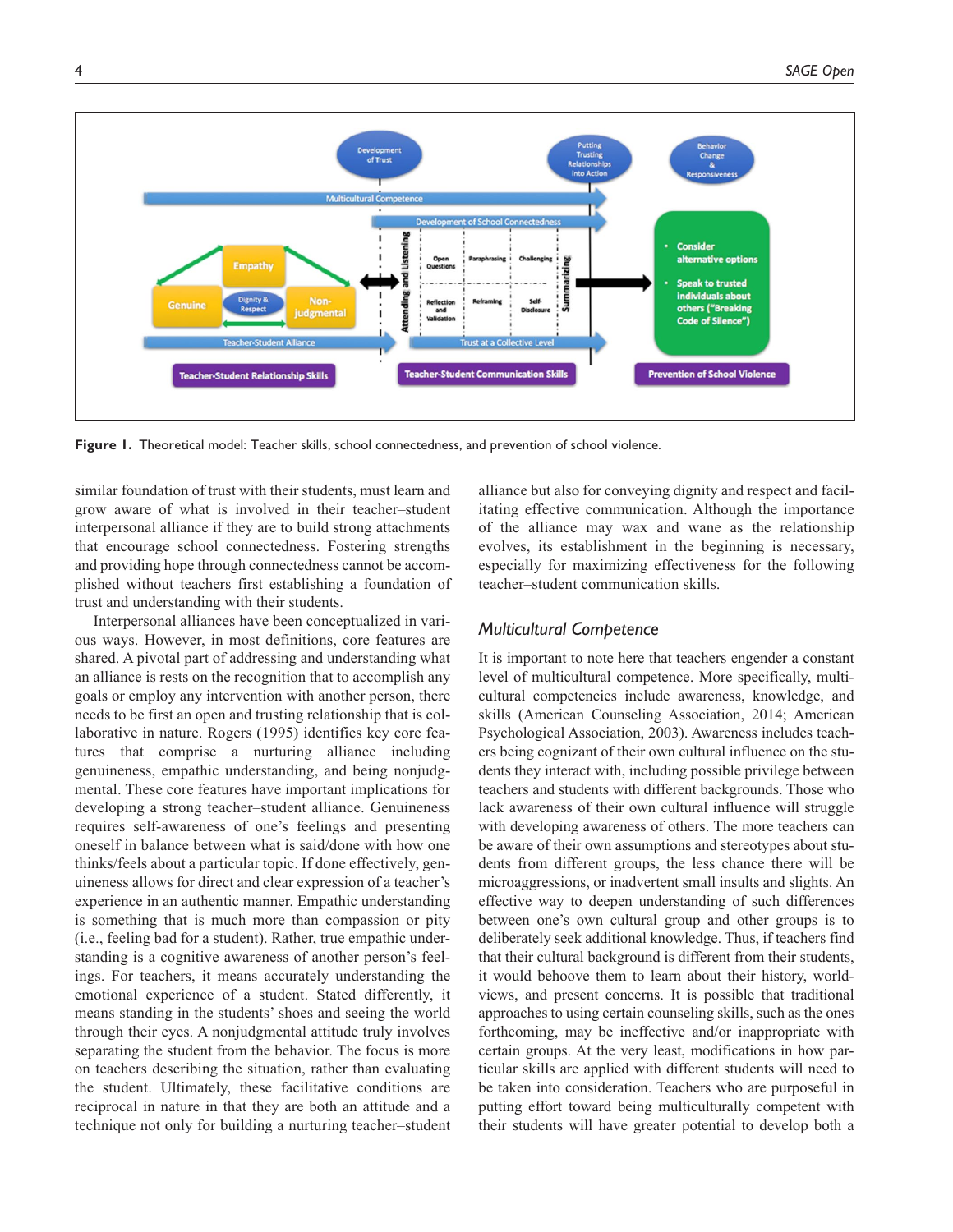strong teacher–student alliance and enhance the effectiveness of their teacher–student communication skills.

## *Teacher–Student Communication Skills*

Teacher–student communication skills are important for use with all students in day-to-day interactions. Such skills as attending and listening are relatively common for most teachers in their daily interactions; however, other skills such as reframing and challenging may be less common (and require more training and supervision). Effective implementation of such skills with a student has the potential for the greatest impact during critical interpersonal interactions. It is important to note that "critical" does not necessarily refer to only major events of emotional expression (e.g., aggressive verbal threats to another student, crying extensively in the hallway). Rather, critical refers to opportunities where a teacher observes and engages with a student in emotional distress and is able to provide validation, alternative perspectives, and problem solve. The following highlights some of the more common helping and communication skills used in mental health and school counseling adapted from Hill and O'Brien (2014) and Ivey et al. (2013).

*Attending and listening.* Attending and listening are two skills that are good to learn first. Each skill is responsible for the initial positive nonverbal messages that students will receive from the start. In fact, attending and listening can also be viewed as a bridge between developing a teacher–student alliance and teacher–student communication skills. In many ways, being a good listener is just as important as being a good talker. Attending means to direct one's attention and physical body to another person. This can be displayed by positioning one's shoulders directly in alignment with the other person's shoulders, and self-awareness of appropriate social distance where the teacher is close enough to show concern/interest, but not too close where students feels like their personal space is invaded. It is also important for teachers to be cognizant of how closely they are situated spatially from the student they are communicating with (i.e., proxemics). Sitting a moderate distance (2-3 feet) away from the student is an appropriate beginning baseline. Eye contact is also a key nonverbal behavioral means of communication. Although eye contact can vary greatly across cultures, the use of gaze aversion (i.e., occasionally looking away) is often most effective in minimizing possible anxiety and intimidation. In other words, providing some eye contact, but not staring, often conveys a sense of concern and support. While this is all occurring, initially maintaining relatively neutral facial expressions and attention to matching students' facial expressions can also help build a nonverbal connection.

To listen to another person, one must first attend and show nonverbally that the person is being addressed and respectively focused on. Listening involves understanding the verbal and nonverbal messages that students communicate. The teacher as a listener needs to be attuned to what the student is saying verbally, as well as nonverbally, to receive the full message. The use of paralanguage through a calm tone of voice and matching one's pitch and volume with the student (when appropriate), including the use of minimal encourages (e.g., "uh-huh," "yes"), can be used to convey active listening and an emotional connection. Kinesics, which refers to the relationship of bodily movements, can also help enhance different aspects of communication. Body movements such as head nods, postural shifts, and use of hand gestures (used moderately) make students feel that they are really being listened to. Effective use of kinesics conveys a level of engagement and understanding from the teacher, which can be beneficial to conveying and maintaining trust and connection. It is also important to note that remaining silent during student pauses/hesitations may be a more prudent option than trying to fill in the silence with comments, which may be perceived as not understanding and/or interrupting. In other words, an immediate verbal response is not always necessary. In fact, silence can provide unique moments of mutual reflection and stimulus for the student to continue talking. To present oneself as a good listener will help one to be perceived as empathic and be in the position to gather important information.

*Open questions.* To render open and honest verbal responses from a student, teachers should effectively utilize open questions. Although close-ended questions can be powerful in particular moments for specific information, if overused or not complemented by open-ended questions, it can be too restricting and sometimes convey inaccurate presumptions. Similarly, asking "why" is often irritating to most youth. The goal of using open-ended questions is to encourage exploration in what comes to mind for the student as opposed to fishing for a particular answer. In other words, without the limits of "yes" or "no," a student can clarify an emotion as well as explore in that moment what comes to mind. Many students have a difficult time expressing thoughts and feelings. For these students, open-ended questions can help them focus on a particular topic, clarify their reactions, and encourage verbal communication. Teachers should use open-ended questions carefully and with awareness on what topics and issues are most salient for each student.

*Reflection and validation of feelings.* Reflecting feelings involves repeating the statement made by students back to them with a clear emphasis on their feelings. There are times when the student's feelings are mentioned in the statement, and other times when the feelings must be identified by the teacher through nonverbal messages alone. It is important to note, however, that even if feelings are mentioned in the statement expressed, it is still part of the teacher's responsibility to listen closely to all messages coming from the student and discern if the nonverbal messages match the verbal message. By teachers reflecting back feelings to students,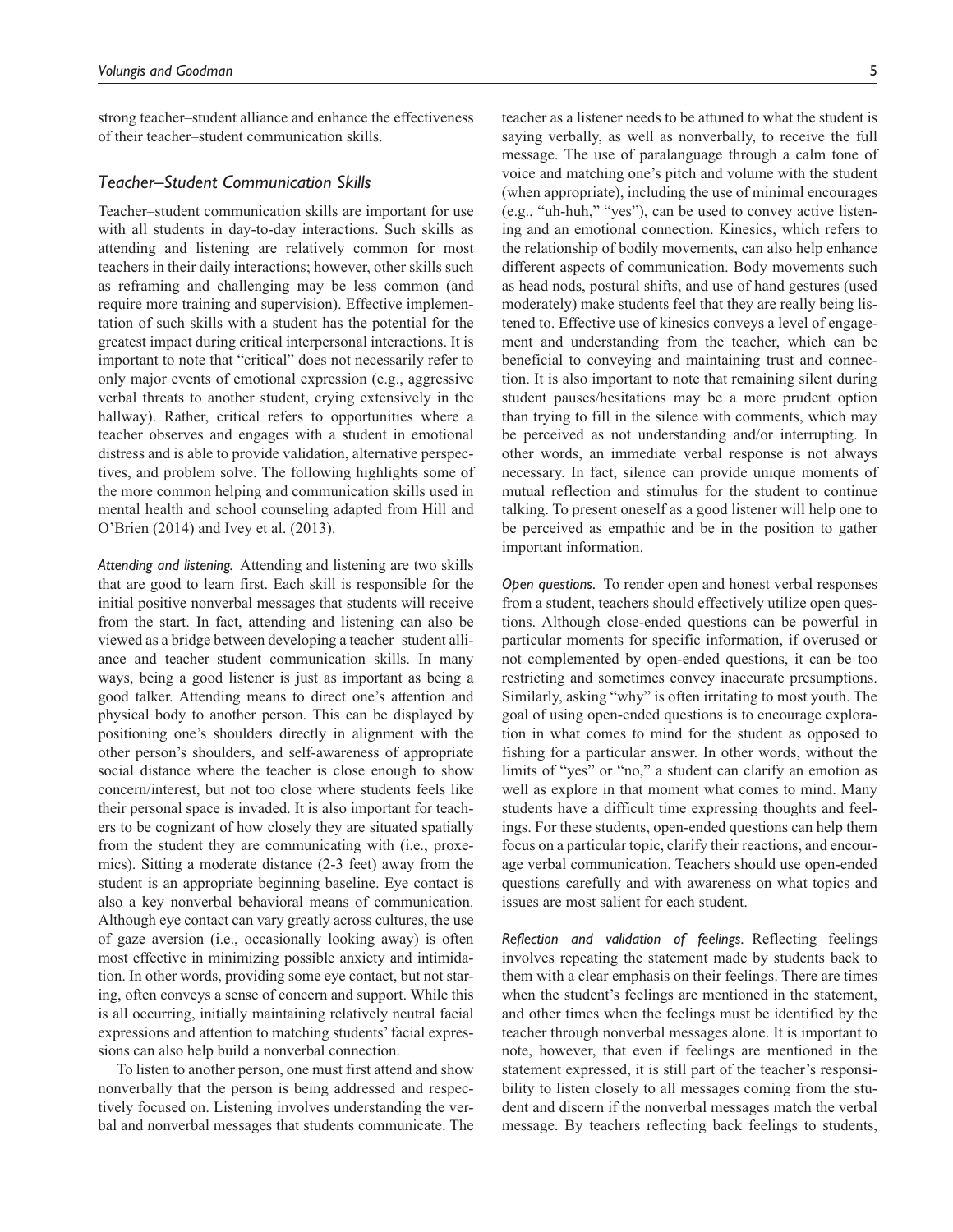they are encouraging students to experience their feelings in a safe and nonrejecting way. The goal is not to intellectualize the student's feelings, but to allow the student to express them more freely and to have the option open to possibly engage in cathartic relief with the teacher. This type of relief is not often available in peer groups and can aid in stress reduction and promote greater mental clarity around decision making. The risk for teachers in reflecting back feelings is to eliminate the possibility of contradicting emotions. Students might have conflicting emotions about a particular event or topic, and if the teacher reflects back one emotion only, and negates others, students might feel misunderstood or possibly shameful about the emotions that were not shared. Before using this skill, teachers should be mindful of how emotions are not linear and are sometimes conflicting.

Validation of thoughts and feelings is a skill that is also very powerful and effective with others. Most individuals want to feel validated in their experience before implementing problem-solving strategies or receiving feedback from others. A common misunderstanding made by some people is equating agreeing with validation. In other words, to be validating of another's thoughts and emotions requires agreeing with those thoughts and emotions. However, this is untrue. Validation is a skill that allows one to understand another's experience and to refrain from judgment, advice, and other explicit opinion making so that the person feels heard and understood. After teachers validate a student's experience, they can then decide how best to address the situation with other skills (i.e., challenging, reframing, etc.). The student will most likely be in a position to engage more fully after being validated.

*Paraphrasing.* Paraphrasing is a verbal summary of what another person just said. This summary filters the key words, phrases, and relevant content from multiple sentences, some of which may be confusing. Paraphrasing is helpful because it offers the student clarification, especially when they have trouble articulating their thoughts or feelings. For teachers, paraphrasing can be especially helpful because it conveys curiosity and care in what the student is trying to say versus interpreting thoughts quickly, which can ultimately be read as invalidating. Teacher paraphrasing allows the conversation to be led by the student, while also encouraging the student to naturally move the conversation forward. In other words, the teacher's opinion, reaction, or advice is not being inserted early into the discussion. Rather, paraphrasing facilitates and clarifies the student's thoughts in a validating manner.

*Reframing.* Reframing can include components of paraphrasing, but there is more of a shift from clarification to a different meaning of the initial message communicated. This can be done by adding new language to what has been already said by the student. In other words, it can involve the teacher taking the students comment and rewording it in a way that shifts the meaning and understanding in another direction, one that will enrich insight and not obscure it. Reframing

also can involve looking at a student's behavior in another context, including adding more inclusion of positivity and explaining the meaning of the behavior. Such insight can facilitate shifts in cognitive and behavioral patterns. It is important to note here that the purpose of reframing is not "being positive." Rather, the goal is to provide an alternative perspective that is both realistic and adaptive for relieving student distress and effective problem solving.

*Challenging.* The point of challenging students is not to make them feel attacked or pressured, but rather is intended to foster increased awareness of their feelings and experience. Many students are not aware of their dysfunctional thoughts and disruptive behaviors. It is, therefore, helpful to have a trusting and safe relationship in which one can be challenged and foster clarity around some of these cognitive and behavioral patterns. It can be difficult to address a solution to a problem without first looking at the way in which the person is conceptualizing the problem or event. Dysfunctional thoughts and disruptive behaviors must be brought to light before clear problem-solving strategies and discussions on solutions can even happen. One of the ways to challenge that and seems best suited for the teacher–student relationship is using gentle humor. By using humor, the challenging piece of the interaction is softened and easier for the student to receive. It is important that the teacher knows the difference between "laughing with" the student opposed to "laughing at" the student. When this distinction can be clearly made, humor is a useful approach to challenging and can allow students to reflect on their thoughts without having to initially regulate feelings of shame or hurt.

In situations where humor would not be appropriate, confrontation might be a viable option. When dysfunctional thoughts and disruptive behaviors have become too rigid and promote significant distress, it is helpful to evaluate their utility and consequences. Thus, when there is a strong alliance, sometimes directly confronting a student's maladaptive cognitive and/or behavioral pattern and how it affects the student personally may be the most effective in providing insight. It is important that the teacher is gentle in the language used and is clear in showing the relationship between dysfunctional thoughts and behaviors to relevant life consequences. In addition, during the confrontation process, teachers should be mindful to validate the student's feelings.

*Self-disclosure.* Self-disclosure, although requiring careful discretion, is a particularly important skill for teachers to use with students. Small levels of self-disclosure can help students gain a better understanding of their own feelings and experience, as well as the teacher's. Simply put, self-disclosure is when one shares personal information with another person. Self-disclosures can relate to a personal experience in one's past that can apply to the current situation at hand, or it can relate to the disclosure of immediate thoughts or feelings related to the other person in the relationship. For teachers,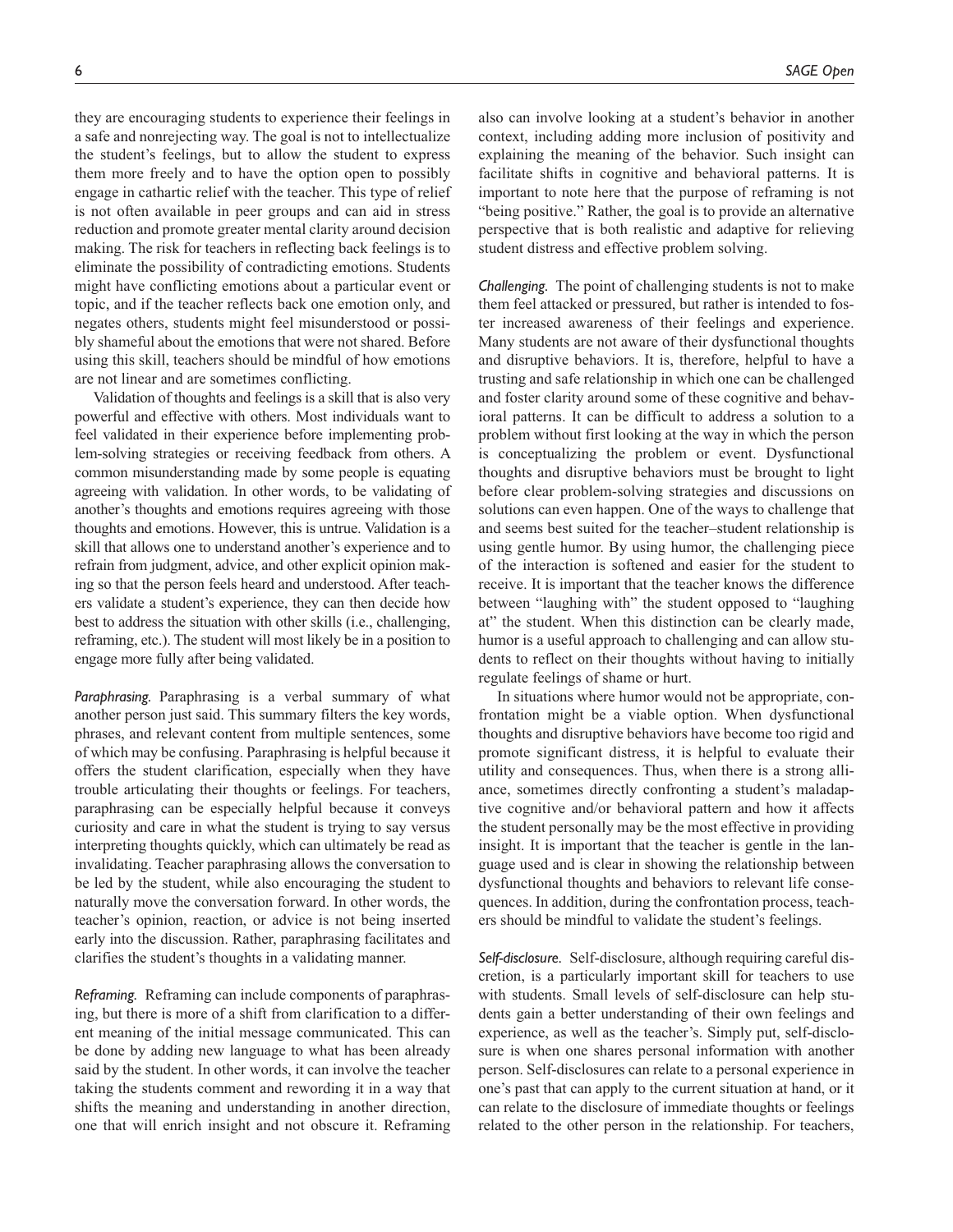self-disclosure should not include personal information that is unrelated to the student. However, it could involve sharing with students their experience in the relationship and how they feel in the process of interacting with them. Another way self-disclosure could be helpful for students is if teachers share their personal experience dealing with a challenging situation that is similar to what they might be going through. This can help students cope with challenges better and feel less alone in their struggle.

*Summarizing.* Although seemingly simplistic, summarizing is a necessary step when approaching the end of a conversation. In some ways, a summary is an extension of paraphrasing as it highlights the key themes of what the student communicated and the support and information provided for the student. A good summary shows the student that the teacher has a clear understanding of the situation, while also implicitly indicating what the student can take away from the conversation moving forward. This also provides the student the opportunity to clarify any inconsistencies in understanding what was summarized and ask additional questions. Finally, this is also a good time to set up a plan for future discussions and highlight particular tasks or goals related to the student's distress that initiated the conversation.

#### *Prevention of School Violence*

No single skill leads to school violence prevention. Rather, it is the whole that is greater than the sum of its parts: in this case, school connectedness. As these skills are consistently and effectively implemented, students will have an increasing role in reducing school violence. This goal is achieved for the purpose of two key preventative mechanisms: (a) fostering an overall positive school climate where students are less prone to consider violence as an option to coping with distress and (b) if students are considering violence as an option, or knows of other students who are considering/planning a violent act, they will be more prone to share these thoughts with a trusted teacher.

# **Effective Application of Teacher– Student Communication Skills**

The following is a brief hypothetical case example that provides some contextual background of a student recently struggling with an emotional-behavior disorder. Thereafter, an example for each teacher–student communication skill is provided based on brief vignettes, including inappropriate and appropriate application. Also, note the implicit integration of the teacher–student relationships skills of empathy, genuineness, and nonjudgmental; it is not just what communication skills are used; it is also how they are used. Although the case is hypothetical, the context and teacher responses are based on actual clinical experience of the first author providing psychological services in a variety of school settings.

Joe is a 9th grade male student who, in the past month, has been displaying unusual, non-characteristic behavior. Although typically a social student, he has recently withdrawn from his peer group, his participation in class has decreased significantly, and he is now missing practices for the school basketball team. Joe has also been increasingly irritable towards his teachers when asked relatively basic questions, including a recent verbal outburst with threats to harm a teacher ("I'll slap you if you ask me that question one more time!"). Other students have also reported similar incidents where Joe has made verbal threats. Usually a B average student, Joe's grades have dropped significantly to mostly D's and he remains resistant to offers for help from his teachers ("I don't care anymore!"). During a recent meeting with his teachers, a school counselor noted that some of these behaviors are more likely due to depressive symptoms, rather than purposely being oppositional/defiant.

#### *Attending and Listening*

A teacher sees Joe intentionally banging his foot on another student's chair during quiet reading time. The other student turns around and asks him to stop. Joe replies, "Shut-up!"

*Poor skill implementation.* The teacher stares sternly at Joe and then walks over to him, hovering over his desk, and states in a loud tone, "This is a warning. If you do not stop hitting that chair we might need to find you a different space to read," and then walks away.

*Effective skill implantation.* The teacher first quietly approaches the student and kneels down to face him shoulder to shoulder. The teacher then, with stable eye contact and a calm facial expression, curiously inquires as to why Joe is doing the repetitive behavior and listens carefully to the emotional tone, affect, and words in his response. Shrugging and looking down at the floor, Joe responds, "I don't know, I have too much on my mind." The teacher then asks about his thoughts and explores other possible feelings.

#### *Open Questions*

A teacher sees Joe skipping lunch to sit in the school entrance lobby. Joe is clenching his fist and staring at the floor.

*Poor skill implementation.* The teacher sits next to Joe and asks, "Did you skip lunch today?" After no response, the teacher states, "Did you do that because you are mad?" Joe responds, "Whatever." The teacher then suggests that Joe join his friends. Joe displays no interest in this suggestion.

*Effective skill implementation.* The teacher sits next to Joe, observes his nonverbal cues, and then asks, "If you don't mind, tell me how you are feeling today?" Joe, looking straight ahead responds, "Not good, I am tired of everyone at this school." The teacher then compassionately inquires further into what the problem might be.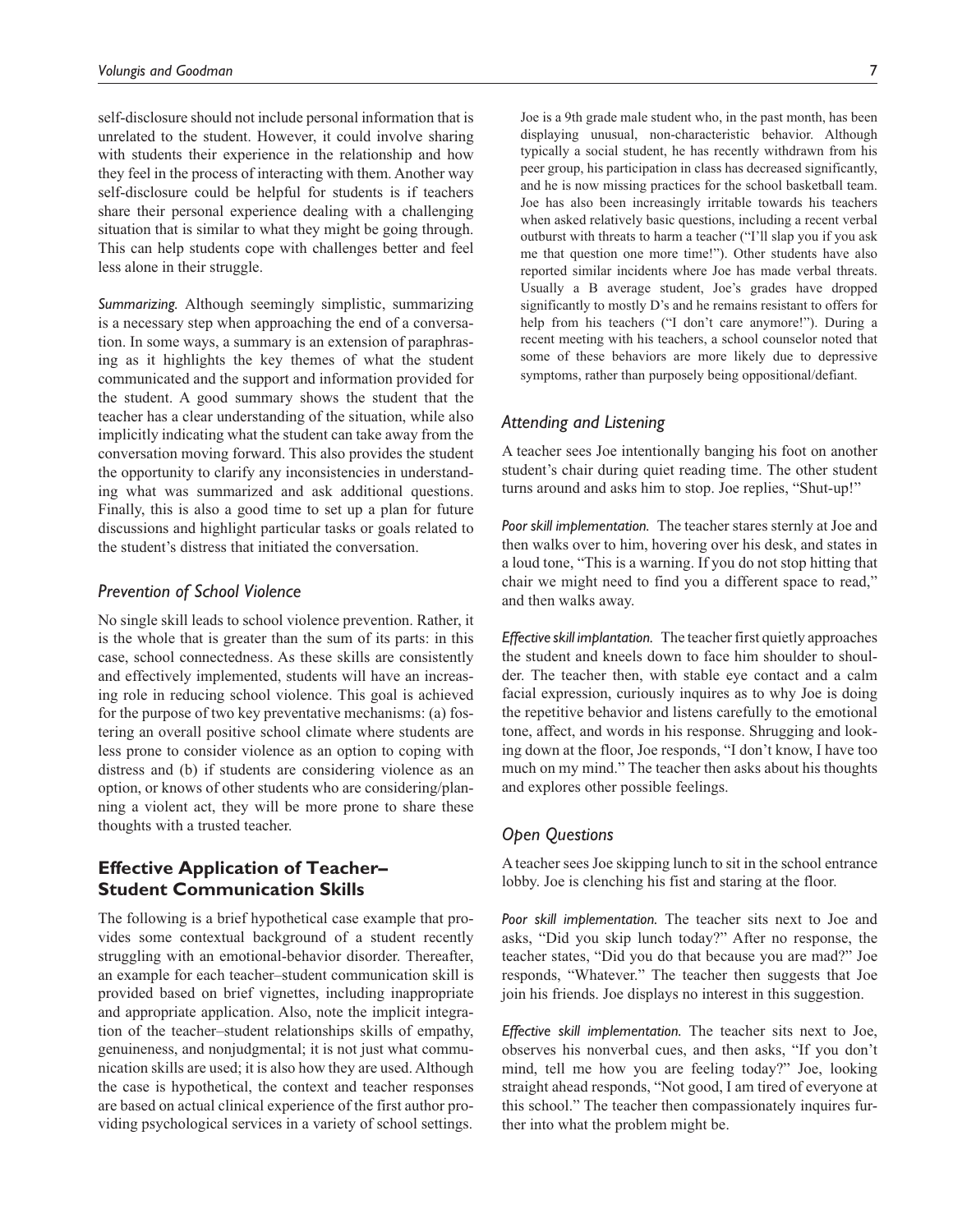#### *Reflection and Validation of Feelings*

A teacher, while helping Joe complete a math problem as other students are working silently, hears him say aloud, "I hate math, I hate school, and I hate you right now."

*Poor skill implementation.* The teacher responds to Joe by saying, "You might hate me and math right now but I can tell you that is not going to make things easier. You can get this done if you focus more and complain less." Joe responds, "I need to use the bathroom."

*Effective skill implementation.* The teacher responds to Joe by saying, "It sounds like you are pretty frustrated with all of this right now. I understand that this math work is very challenging." Joe responds as he lifts his paper up, "It's hard to do this one, because I can't remember the equation." The teacher, with curiosity, asks Joe where he is getting stuck.

#### *Paraphrasing*

A teacher during a scheduled one-on-one time with Joe hears him say, "I suck at reading and never want to come back here."

*Poor skill implementation.* The teacher then says to Joe, "Seems to me you need to be in a different reading group, reading books that are less challenging for you. Am I right?" Joe responds, "I can read fine."

*Effective skill implementation.* The teacher then says to Joe, "What I am hearing you say is that you don't think you're good at reading and you're feeling frustrated. Does that sound right?" Joe responds, "I can learn stuff, but not when there are big words I don't know." The teacher nods his head and then asks questions about how class lessons are going and if he needs help with his homework.

### *Reframing*

Outside a special education classroom, a teacher finds Joe hanging around the bathroom when the teacher knows he should be in class. After inquiring about why he is not in class, Joe responds, "I feel like an idiot being in a special math class. It's a joke. I wish I could just play basketball and not go to school. That's what I'm good at."

*Poor skill implementation.* The teacher, in an attempt to reframe what was just said, responds to Joe, "What I hear you saying is that you want to be playing basketball instead of being in class. We both know that is not an option." Joe responds, "This sucks."

*Effective skill implementation.* The teacher, in attempt to reframe what was just said, responds to Joe,

Joe responds, "That sounds a little better. Can I try those problems?"

#### *Challenging*

A teacher while walking around the room observing small group activities notices Joe swear at one of his close friends. The teacher, after finding a quiet space in the room with Joe, asks him why he swore at his friend. Joe responds, "He was saying I never pay attention and was about to flip out at me."

*Poor skill implementation.* The teacher then says to Joe, "It is not okay to swear and call others bad names. It hurts their feelings. You know that is the rule." Joe responds, "He started it so why don't you pull him to the side?"

*Effective skill implementation.* The teacher then says to Joe, "Perhaps you insult others as a way to protect yourself from being insulted first, but I wonder if you need to insult the people in your life that you trust and feel safe with." After a moment of silence Joe says, "I sometimes don't know what to say after someone hurts my feelings."

#### *Self-Disclosure*

During a movie in science class, Joe, after being asked repeatedly to be quiet, continues to fake cough and sneeze loudly. The teacher asks Joe to the back of the room and they begin discussing the issue. Joe sarcastically states, "I must be allergic to something I guess."

*Poor skill implementation.* The teacher responds to Joe by saying,

Joe, I know you are faking it and you need to stop. This is inappropriate and if you continue I'll ask you to leave class. Might I also remind you that your homework tonight is going to be on this movie, so you might want to pay attention.

Joe responds, "Maybe I won't do the homework then."

*Effective skill implementation.* The teacher responds to Joe by saying,

Joe I'm pretty sure you are faking it. I know the movie is a bit dry, but you can't distract the class because of it. When I was your age I also found these films boring, but now that I am older I see how much cool information is in them and how much you can learn if you just stick with it a bit.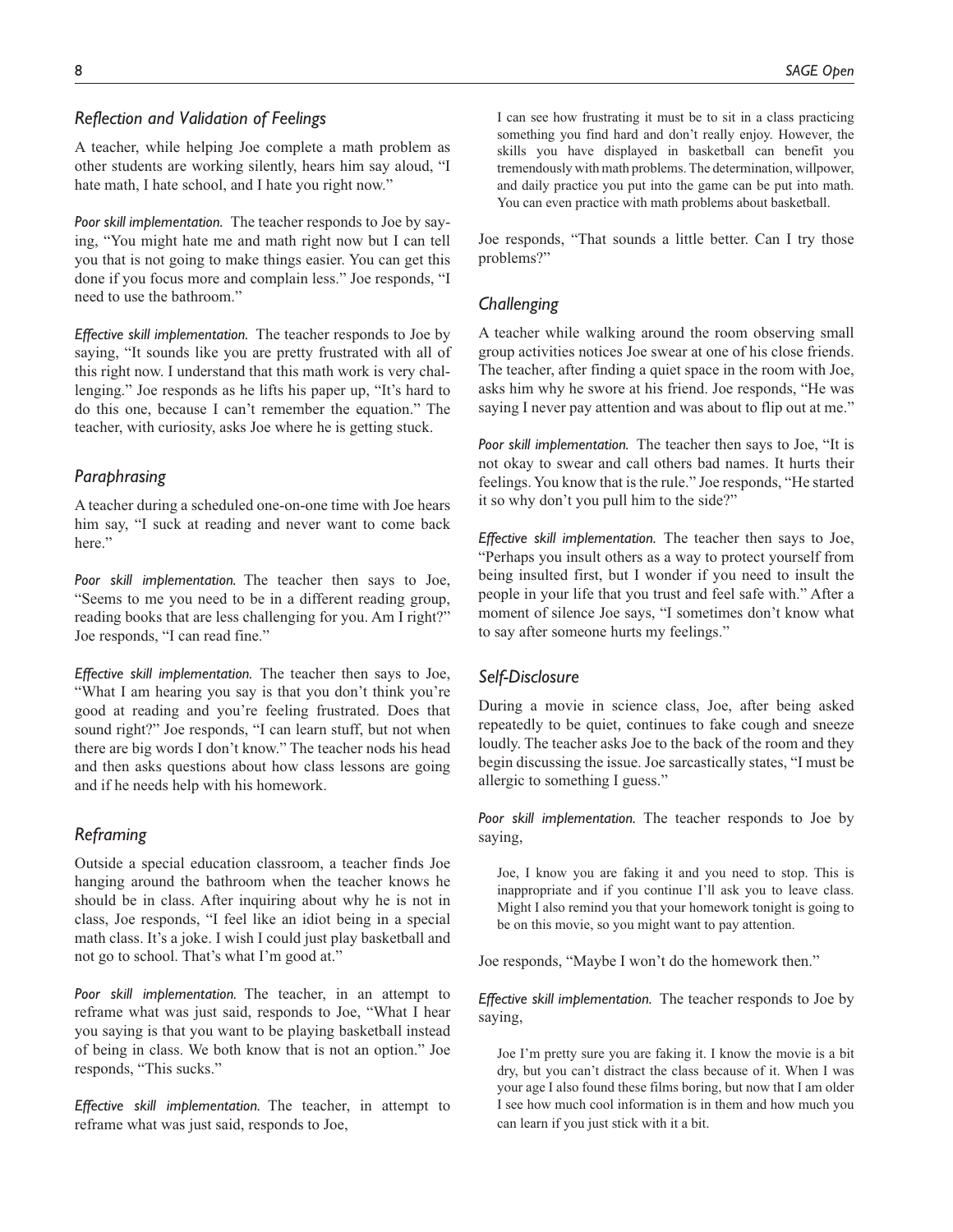Joe responds, "Okay, I'll try."

#### *Summarizing*

The teacher and Joe are about to end a 5-min conversation about Joe expressing his thoughts and feelings after being teased by one of his peers. The teacher responded to Joe because she heard him yelling and threatening those who teased him. The teacher notices that Joe now appears calm and is receptive to the provided feedback and support.

*Poor skill implementation.* The teacher says to Joe, "I hope you understand what we just discussed. Everything is going to be okay if you can just keep yourself together." Joe responds, "I'll try, but I can't promise anything if they tease me again."

*Effective skill implementation.* The teacher begins the summary by saying,

Joe I'm impressed that you were willing to take the time to share with me your thoughts and feelings about being teased. I know you said that you're feeling better, but I just want to make sure we are on the same page before you go to class. So, like we discussed, if you are teased again it is okay to advocate for yourself and tell them to stop. However, if they don't stop teasing, I suggest you walk away or ask another teacher for assistance instead of threatening to hit them. You are always welcome to come back and talk to me if you're feeling frustrated. In fact, is it okay if I check in with you later in the week to see how things are going?

Joe responds, "Yes, that's fine. I'll do my best to not yell back if I'm teased. Thanks for taking the time to talk to me."

#### **Implications for School Counselors**

The most direct and practical approach for building school connectedness and preventing school violence is through both teachers and students. The ultimate goal is to build a school climate that includes dignity and respect both within and between teachers and students. Like any other training program, it is important to demonstrate to both administration and teachers the value in taking the extra time to build on their preexisting relationship and communication skills. You essentially want to show that the more they put in, the more they get back. More specifically, this can include improved teacher–student relationships, student well-being, student academics, and potential reduction in school violence. The more teachers are receptive and understand the value of enhancing teacher–student relationships, the greater the chance for developing a successful program.

One direct means to building teacher–student relationships is by training teachers in the aforementioned teacher– student skills. Although teachers receive prior training in some of these skills (e.g., attending and listening and openended questions), other skills such as reframing, challenging,

and self-disclosure may not be as common (and more complex) and require special training. Also, further training can always enhance preexisting teacher skills.

For pragmatic and resource reasons, it is not unreasonable to have such skills taught to the teachers in a group setting rather than individual trainings. This setting would provide school counselors the opportunity to train teachers using these skills through vignettes (such as the examples provided earlier) and role-plays with fellow colleagues. Thereafter, school counselors can periodically observe teachers "in action" in the classroom and other school-related settings. Research has also shown that use of such skills in a nonclassroom environment can help establish a meaningful teacher–student alliance (Daniels et al., 2010). For example, the physical presence and interaction with students in hallways, cafeterias, and extracurricular activities are also prime opportunities to utilize these skills. In other words, teachers should be consistent in their social interactions with students in a variety of school-related contexts. If these skills remain a consistent expectation, school counselors can provide follow-up trainings and supervision for continuous feedback. These observations and supervision can be used as one form of assessment to determine adherence and effectiveness for each skill set.

Extending training beyond just the teachers can include integrating students for feedback on what skills they find most helpful and other skills lacking and/or in need of improvement. This can also include such programs as student-only focus groups that address both student–student relationships and student–teacher relationships. Thereafter, representatives from these focus groups can meet with teachers and administrators as a means of having a continuous reciprocal open dialogue about the relationships between students and teachers. This can also include a discussion about potential multicultural differences that teachers may want to learn more about and/or what students want to make teachers aware of. Finally, school counselors can spearhead occasional "awareness days" focusing on topics related to school connectedness (e.g., dignity and respect, empathy, student–teacher appreciation).

#### **Implications for Future Research**

There is extensive literature touting the benefits of school connectedness and research showing negative correlations between measured levels of school connectedness and school violence. However, there are no known studies that have explicitly implemented training programs for teachers (or students) with the goal of measuring teacher skill acquisition and student-reported school connectedness over time. This is a rich opportunity for researchers to use quasi-experimental designs to demonstrate what teacher skills best foster school connectedness and whether such training, by extension, can reduce student violence in schools.

Effectiveness studies can explore feasible implementation strategies for teacher skills training programs specific to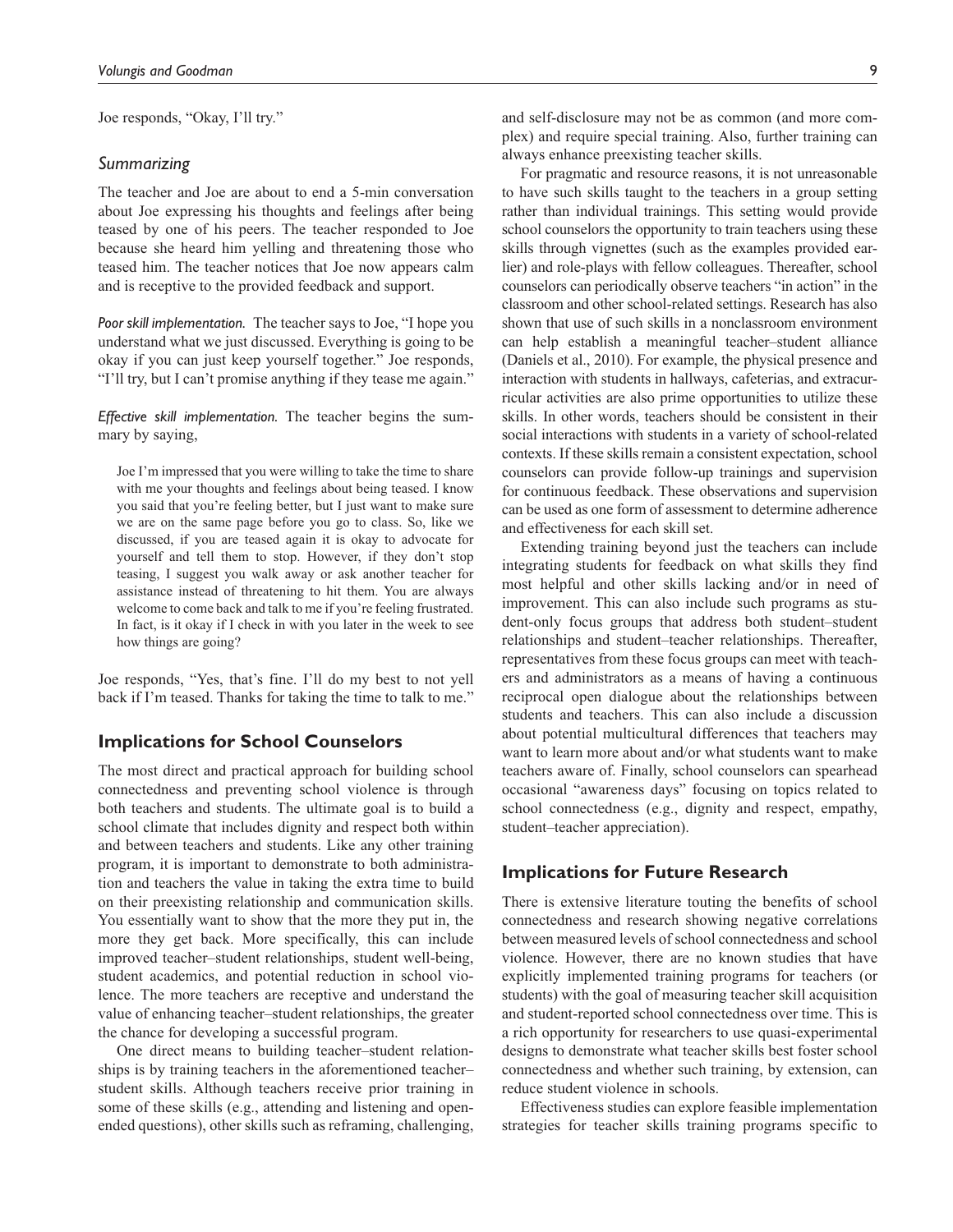enhancing school connectedness. Figure 1 highlights the teacher–student relationship and communication skills that show the most promise for developing a teacher–student alliance based on previous research on therapeutic relationships. Studies can focus on the effectiveness of specific skills (e.g., are some strategies more effective than others?) or all the skills together (i.e., Gestalt). This should also include observational strategies to insure fidelity and adherence to the training program's skills and goals.

For measuring school connectedness over time, there are already preexisting well-validated measures largely based off the National Longitudinal Study of Adolescent Health (e.g., Henrich et al., 2005; McNeely et al., 2002; Resnick et al., 1997). Using such measures is strongly suggested as it allows for a consistent operational definition and assessment of school connectedness across studies. For measuring school violence, many schools already have a preexisting system that tracks reported violent acts during the school year. Of course, not all violent acts are reported. Student selfreport measures can also be used to assess violence. Although seemingly obvious, it is important that studies are clear in identifying how violence is operationally defined (e.g., physical assault, verbal aggression, Internet aggression). Overall, integrating a skills training program and at least measuring school connectedness and school violence over time will allow for more formal research methods and, consequently, a clearer understanding of the relationships among these key variables.

### **Conclusion**

In conclusion, much research has been devoted to measuring and touting the important role of school connectedness and prevention of school violence. Yet, minimal to no literature has explicitly addressed "how" school connectedness can be achieved and/or enhanced by school personnel. Because school connectedness is a malleable construct, it only makes sense that guidance and direction should be provided to enhance teacher–student relationships (Volungis, 2016). The postulated theoretical model in Figure 1 is provided with the hope that this can afford conceptual and applied guidance in bridging the gap between research and practice. More specifically, the provided theoretical model can be used as a guide to develop and assess effective prevention and intervention strategies to assist teachers in improving their relationships with students through school connectedness.

#### **Declaration of Conflicting Interests**

The author(s) declared no potential conflicts of interest with respect to the research, authorship, and/or publication of this article.

#### **Funding**

The author(s) received no financial support for the research and/or authorship of this article.

#### **References**

- Akiba, M., LeTendre, G. K., Baker, D. P., & Goesling, B. (2002). Student victimization: National and school system effects on school violence in 37 nations. *American Educational Research Journal*, *39*, 829-853. doi:10.3102/00028312039004829
- American Counseling Association. (2014). *Code of ethics and standards of practice*. Alexandria, VA: Author.
- American Psychological Association. (2003). Guidelines on multicultural education, training, research, practice, and organizational change for psychologists. *American Psychologist*, *58*, 377-402. doi:10.1037/0003-066x.58.5.377
- Benbenishty, R., & Astor, R. A. (2008). School violence in an international context: A call for global collaboration in research and prevention. *International Journal of Violence and Schools*, *7*, 59-80.
- Brinkley, C. J., & Saarnio, D. A. (2006). Involving students in school violence prevention: Are they willing to help? *Journal of School Violence*, *5*, 93-106. doi:10.1300/j202v05n01\_07
- Brookmeyer, K. A., Fanti, K. A., & Henrich, C. C. (2006). Schools, parents, and youth violence: A multilevel, ecological analysis. *Journal of Child and Adolescent Psychology*, *35*, 504-514. doi:10.1207/s15374424jccp3504\_2
- Buka, S. L., Stichick, T. L., Birdthistle, I., & Earls, F. J. (2001). Youth exposure to violence: Prevalence, risks, and consequences. *American Journal of Orthopsychiatry*, *71*, 298-310. doi:10.1037/0002-9432.71.3.298
- Catalano, R. F., Haggerty, K. P., Oesterle, S., Fleming, C. B., & Hawkins, J. D. (2004). The importance of bonding to school for healthy development: Findings from the social development research group. *Journal of School Health*, *74*, 252-261. doi:10.1111/j.1746-1561.2004.tb08281.x
- Centers for Disease Control and Prevention. (2016). Youth risk behavior surveillance—United States, 2015. *Morbidity and Mortality Weekly Report*, *65*(6), 1-174. doi:10.15585/mmwr.ss6506a1
- Daniels, J. A., Bradley, M. C., Cramer, D. P., Winkler, A., Kinebrew, K., & Crockett, D. (2007). The successful resolution of armed hostage/barricade events in schools: A qualitative analysis. *Psychology in the Schools*, *44*, 601-613. doi:10.1002/ pits.20250
- Daniels, J. A., Volungis, A. M., Pshenishny, E., Gandhi, P., Winkler, A., Cramer, D. P., & Bradley, M. C. (2010). A qualitative investigation of averted school shooting rampages. *The Counseling Psychologist*, *38*, 69-95. doi:10.1177/0011000009344774
- Ericson, N. (2001). *Addressing the problem of juvenile bullying* (OJJDP fact sheet #27). Washington, DC: U.S. Department of Justice, Office of Justice Programs, Office of Juvenile Justice and Delinquency Prevention.
- Federal Bureau of Investigation. (2015). *Uniform crime reports for the United States*. Washington, DC: U.S. Government Printing Office.
- Fein, R., Vossekuil, B., Pollack, W., Borum, R., Modzeleski, W., & Reddy, M. (2002). *Threat Assessment in schools: A guide to managing threatening situations and to creating safe school climates*. Washington, DC: U.S. Department of Education & U.S. Secret Service, National Threat Assessment Center.
- Hammond, W. R., Haegerich, T. M., & Saul, J. (2009). The public health approach to youth violence and child maltreatment prevention at the Centers for Disease Control and Prevention. *Psychological Science*, *6*, 253-263. doi:10.1037/a0016986